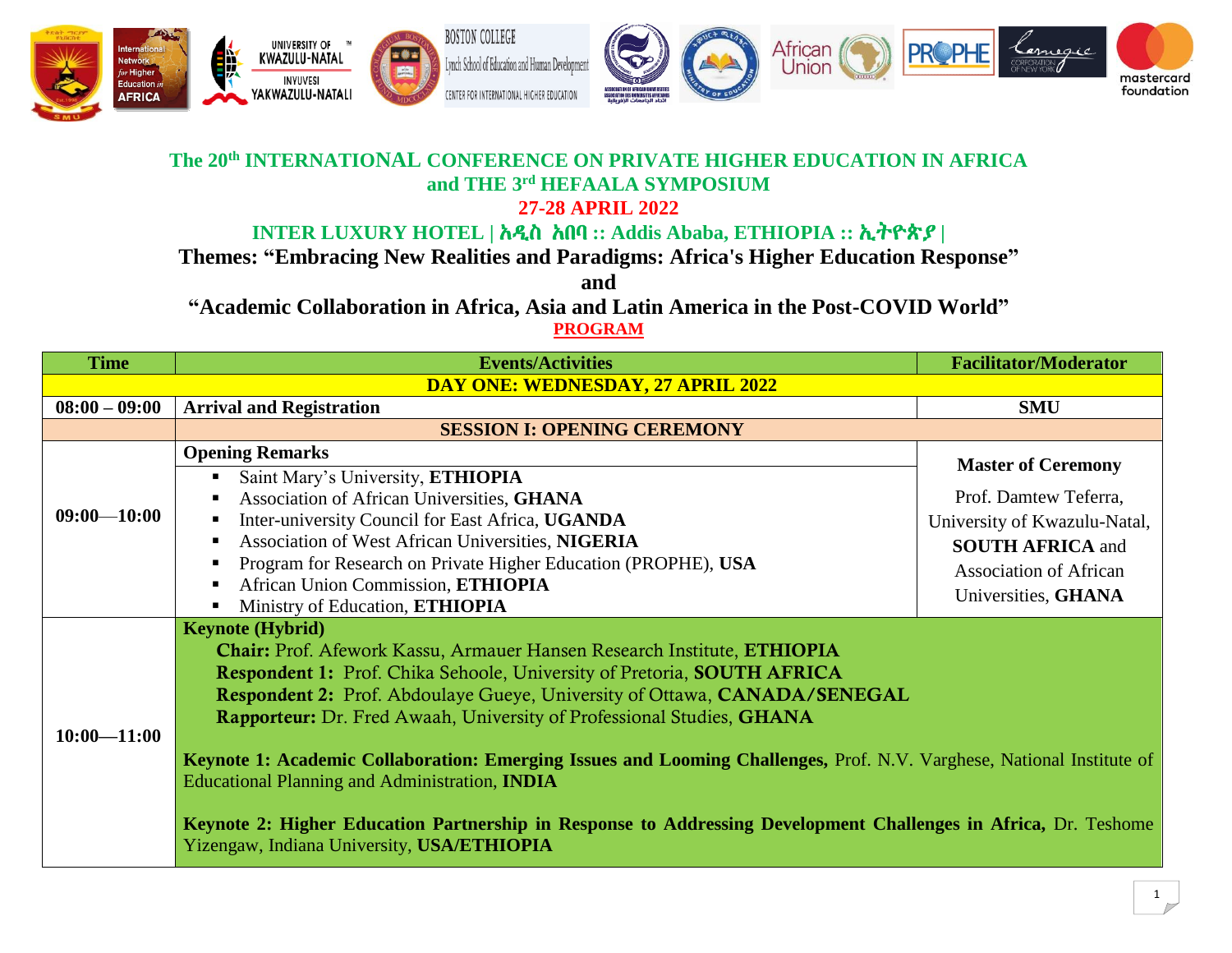| $11:00 - 11:30$ | <b>Health Break</b>                                                                                             |                                                                      |  |  |  |
|-----------------|-----------------------------------------------------------------------------------------------------------------|----------------------------------------------------------------------|--|--|--|
|                 | <b>PARALLEL SESSION I</b>                                                                                       | PARALLEL SESSION II                                                  |  |  |  |
|                 | Chair: Dr. Teshome Yizengaw, Indiana University,                                                                | Chair: Dr. Proscovia Namubiru-Ssentamu, Uganda Management            |  |  |  |
|                 | <b>USA/ETHIOPIA</b>                                                                                             | Institute, UGANDA                                                    |  |  |  |
|                 | Rapporteur: Mr. Getachew Asrat, Saint Mary's                                                                    | Rapporteur: Dr. Atlabachew Getaye, Saint Mary's University,          |  |  |  |
|                 | University, ETHIOPIA                                                                                            | <b>ETHIOPIA</b>                                                      |  |  |  |
|                 | 1. Dr. Nangula Iipumbu, [NAMIBIA], Fit for                                                                      | 1. Dr. Gift Masaiti, [ZAMBIA], Financing, Innovation and Resourcing  |  |  |  |
|                 | Purpose Academic Programmes: An Imperative for                                                                  | International Collaboration in African Higher Education: Beyond a    |  |  |  |
|                 | Sustainable Development                                                                                         | Negotiated Power between the Global North and Global South           |  |  |  |
|                 | 2. Prof. Morshidi Sirat and Dr. Muhammad, Muftahu,                                                              | 2. Dr. Oforiwaa Gifty Gyamera, [GHANA], Not Savvy Enough?: A         |  |  |  |
| $11:30 - 13:00$ | $[MALAYSIA]$ ,<br>Collaboration<br>Academic<br>in                                                               | Critical Examination of Collaboration Initiatives of Universities in |  |  |  |
|                 | Malaysia: Imperatives and Modalities                                                                            | Ghana                                                                |  |  |  |
|                 | 3. Mr. Amenti A. Kejela, [ETHIOPIA], Revisiting                                                                 | 3. Dr. Kitaw Kassie, [ETHIOPIA], Patterns of relationships in North- |  |  |  |
|                 | African Higher Education in line with the Ideals of                                                             | South higher education partnerships: A pathway to mutuality          |  |  |  |
|                 | Pan-Africanism: Bringing Agenda 2063 Aspirations                                                                |                                                                      |  |  |  |
|                 | to the Forefront                                                                                                |                                                                      |  |  |  |
|                 | 4. Dr. Mthokozisi Emmanuel Ntuli [SOUTH                                                                         | 4. Ms. Addisalem Tebikew and Mr. Asrat Dereb, [ETHIOPIA],            |  |  |  |
|                 | <b>AFRICA</b> ], The Emerging South African Model: A                                                            | Ethiopian-affiliated Research in Scopus and Web of Science: A        |  |  |  |
|                 | Lesson for the Rest of Africa and Beyond                                                                        | <b>Bibliometric Mapping</b>                                          |  |  |  |
|                 | <b>Discussion</b>                                                                                               |                                                                      |  |  |  |
| $13:00 - 14:00$ | <b>Lunch break</b>                                                                                              |                                                                      |  |  |  |
|                 |                                                                                                                 |                                                                      |  |  |  |
|                 | <b>HEFAALA Panel I</b> [Hybrid]: Academic Collaboration: Imperatives and Modalities                             |                                                                      |  |  |  |
|                 | Moderator: Prof. Damtew Teferra, University of Kwazulu-Natal, SOUTH AFRICA                                      |                                                                      |  |  |  |
|                 | Rapporteur: Dr. Emmanuel M. Ntuli, Durban University of Technology, SOUTH AFRICA                                |                                                                      |  |  |  |
|                 | <b>Panelists:</b>                                                                                               |                                                                      |  |  |  |
|                 | Dr. Pablo Beneitone, National University of Lanús, ARGENTINA                                                    |                                                                      |  |  |  |
| $14:00 - 15:30$ | Prof. Anamaria Carneiro University of Campinas, <b>BRAZIL</b>                                                   |                                                                      |  |  |  |
|                 | Prof. Bie Dunrong, Xiamen University, CHINA                                                                     |                                                                      |  |  |  |
|                 | Dr. Truphena Mukuna, Organisation for Social Science Research in Eastern and Southern Africa (OSSREA), ETHIOPIA |                                                                      |  |  |  |
|                 | Dr. Sai Väyrynen, University of Helsinki, FINLAND<br>Mr. Michael Eschweiler, DAAD, GERMANY                      |                                                                      |  |  |  |
|                 | Prof. Ellen Hazelkorn, Technological University Dublin, IRELAND                                                 |                                                                      |  |  |  |
|                 | Dr. Ronald Bisaso, Makerere University, UGANDA                                                                  |                                                                      |  |  |  |
| $15:30 - 16:00$ | <b>Health Break</b>                                                                                             |                                                                      |  |  |  |
|                 | <b>HEFAALA Panel II: Impact and Relevance of Academic/Research Collaboration</b>                                |                                                                      |  |  |  |
|                 | Moderator: Prof. Belay Kassa, Pan-African University (formerly), ETHIOPIA                                       |                                                                      |  |  |  |
| $16:00 - 17:30$ | Rapporteur: Dr. Muhammad Muftahu, Universiti Sains Malaysia, MALAYSIA                                           |                                                                      |  |  |  |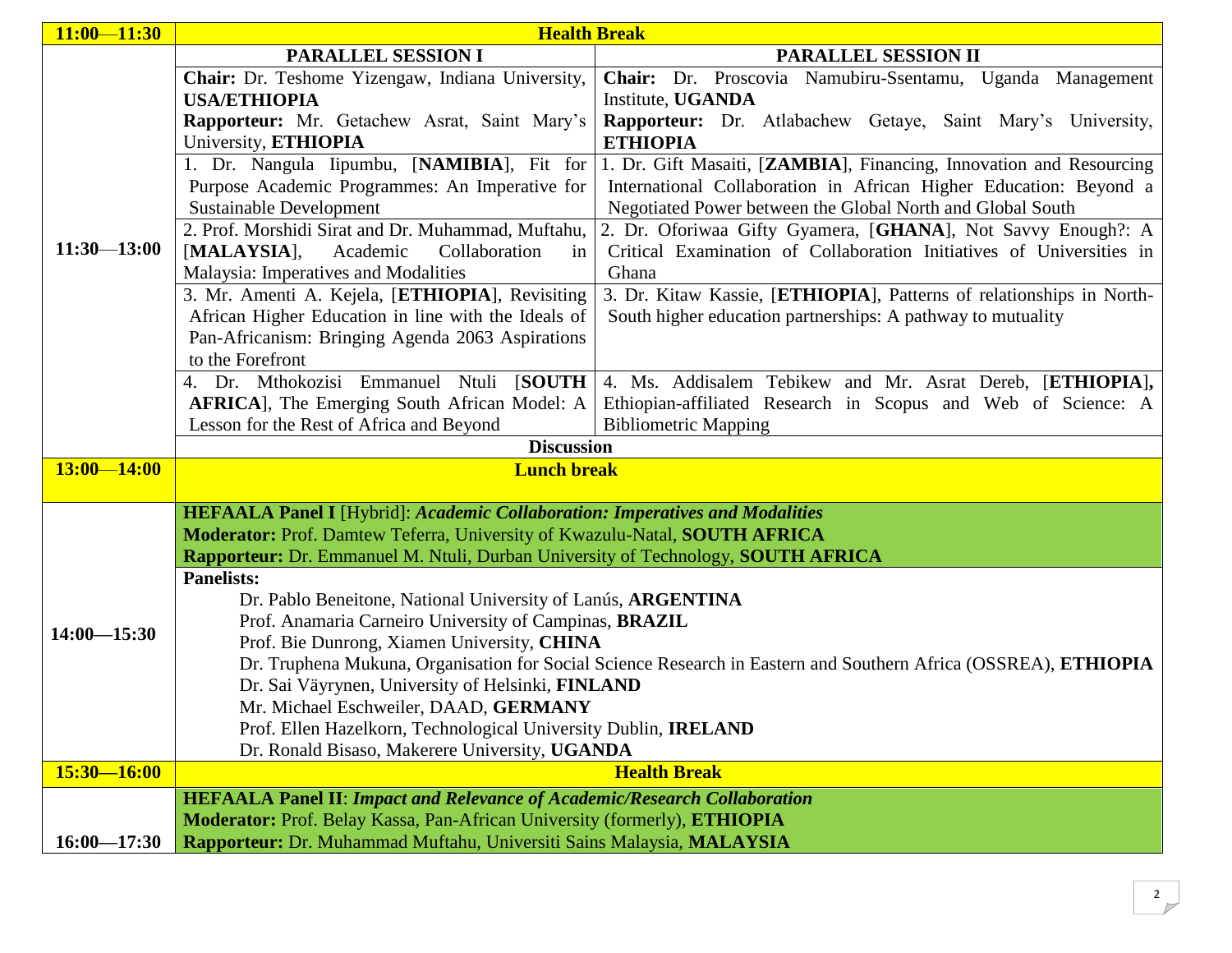|                 | <b>Panelists:</b>                                                                                                                                                       |                                                                    |  |  |  |
|-----------------|-------------------------------------------------------------------------------------------------------------------------------------------------------------------------|--------------------------------------------------------------------|--|--|--|
|                 | Prof Elizabeth Balbachevsky, University of São Paulo, <b>BRAZIL</b>                                                                                                     |                                                                    |  |  |  |
|                 | Prof. Abdoulaye Gueye, University of Ottawa, CANADA/SENEGAL                                                                                                             |                                                                    |  |  |  |
|                 | Dr. Wondwosen Tamrat, St. Mary's University, ETHIOPIA                                                                                                                   |                                                                    |  |  |  |
|                 | Dr. Shaban Mayanja, GIZ, GERMANY                                                                                                                                        |                                                                    |  |  |  |
|                 | Prof. N.V. Varghese, National Institute of Educational Planning and Administration, INDIA                                                                               |                                                                    |  |  |  |
|                 | Prof. Naoki Umemiya, Sophia University, JAPAN                                                                                                                           |                                                                    |  |  |  |
|                 | Prof. Catherine Ngila, African Academy of Sciences, KENYA                                                                                                               |                                                                    |  |  |  |
|                 | Dr. Edward Choi, Yonsei University, SOUTH KOREA                                                                                                                         |                                                                    |  |  |  |
|                 | Prof. Bizu Gelaye, Harvard University, USA                                                                                                                              |                                                                    |  |  |  |
|                 | Prof. Gustavo Gregorutti, Andrews University, USA                                                                                                                       |                                                                    |  |  |  |
|                 | Dr. Teshome Yizengaw, Indiana University, USA/ETHIOPIA                                                                                                                  |                                                                    |  |  |  |
| 17:30           | <b>END OF DAY ONE</b>                                                                                                                                                   |                                                                    |  |  |  |
|                 | <b>DAY TWO: THURSDAY 28 APRIL 2022</b>                                                                                                                                  |                                                                    |  |  |  |
| $08:00 - 09:00$ | <b>Arrival and Registration</b>                                                                                                                                         |                                                                    |  |  |  |
|                 | <b>PARALLEL SESSION I</b>                                                                                                                                               | <b>PARALLEL SESSION II</b>                                         |  |  |  |
|                 | Chair: Dr. Getnet Fetene, Addis Ababa University,                                                                                                                       | Chair: Dr. Gift Masaiti, University of Zambia, ZAMBIA              |  |  |  |
|                 | <b>ETHIOPIA</b>                                                                                                                                                         | Rapporteur: Dr. Workneh Endazenaw, Andinet International           |  |  |  |
|                 | Rapporteur: Mr. Mosisa Kejela, Saint Mary's University,                                                                                                                 | School, ETHIOPIA                                                   |  |  |  |
|                 | <b>ETHIOPIA</b>                                                                                                                                                         |                                                                    |  |  |  |
|                 | 1. Dr. Titus O. Pacho, [KENYA], Transforming Higher                                                                                                                     | 1. Prof. Peter A. Okebukola [NIGERIA], Prof. Juma Shabani          |  |  |  |
|                 | Education<br>through<br>in<br>Africa<br>University-Industry<br>[BURUNDI], and Dr. Fred Awaah [GHANA], The Learning                                                      |                                                                    |  |  |  |
| $09:00 - 10:45$ | Collaboration<br>Academic: Exemplars from Africa                                                                                                                        |                                                                    |  |  |  |
|                 | 2. Ms. Cornia Pretorius, [SOUTH AFRICA], News                                                                                                                           |                                                                    |  |  |  |
|                 |                                                                                                                                                                         | 2. Dr. Michael OSENI and Dr. Mariam Abosede TIAMIYU                |  |  |  |
|                 | Literacy as a Thought Framework in a Context of Societal                                                                                                                | [NIGERIA], Information Technology, Distance Learning and           |  |  |  |
|                 | <b>Transformation in South Africa</b>                                                                                                                                   | Higher Education in Nigeria: The New Order                         |  |  |  |
|                 | [EGYPT]<br>Dr. Denis<br>and<br>3.<br>Dr. Teklu Abate,                                                                                                                   | 3. Asso. Prof. Proscovia Namubiru-Ssentamu, [UGANDA], Using        |  |  |  |
|                 | Emerging<br>Thaddeus[Uganda],<br>University-Society                                                                                                                     | Design-Based Research to Harness Students' Online Learning:        |  |  |  |
|                 | Engagements in Africa: An Analysis of Strategic Plans                                                                                                                   | Sharing of a Practical Experience                                  |  |  |  |
|                 | 4. Dr. Ronald Bisaso, [UGANDA], Reimagining the                                                                                                                         |                                                                    |  |  |  |
|                 | University's Role in the Societal Transformation Agenda                                                                                                                 | Year Saint Mary's University Students' Perception and Satisfaction |  |  |  |
|                 | Through Multi-sectoral Partnerships in Uganda                                                                                                                           | of Online Learning: A Phenomenological FGD Study                   |  |  |  |
| $10:45 - 11:15$ |                                                                                                                                                                         | <b>Health Break</b>                                                |  |  |  |
|                 | <b>HEFAALA Panel III</b> [Hybrid]: Mobility and Intellectual Diaspora                                                                                                   | 4. Dr. Atlabachew Getaye, [ETHIOPIA], COVID-19 and First           |  |  |  |
|                 | Moderator: Prof. N.V. Varghese, National Institute of Educational Planning and Administration, INDIA<br>Rapporteur: Dr. Nangula Iipumbu, University of Namibia, NAMIBIA |                                                                    |  |  |  |